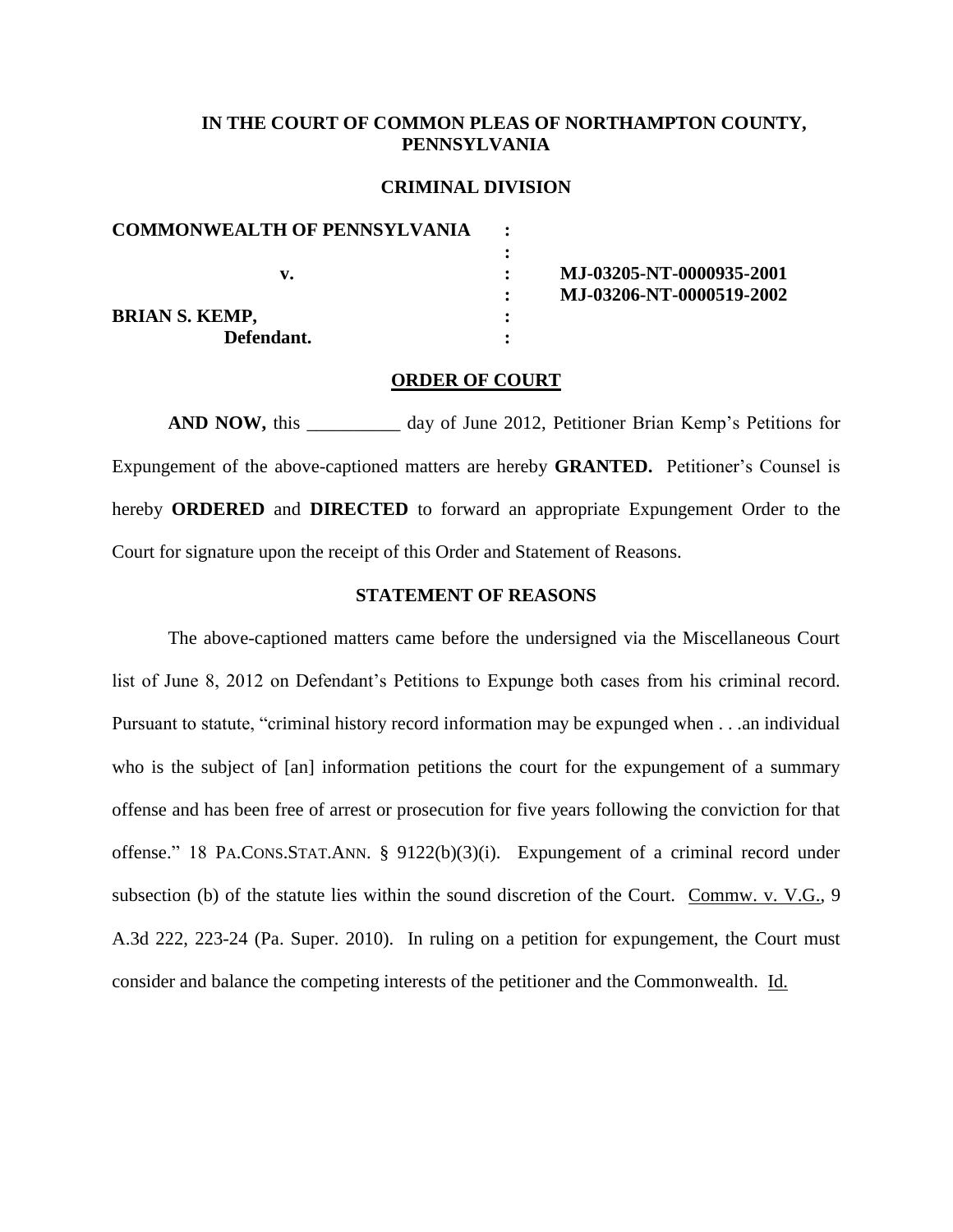The balancing of these interests shall be case specific. Commw. v. Moto, 23 A.3d 989, 993-94 (Pa. Super. 2011). In examining a request for expungement, the Court's consideration should include but not be limited to:

[1] the strength of the Commonwealth's case against the petitioner, [2] the reasons the Commonwealth gives for wishing to retain the records, [3] the petitioner's age, criminal record, and employment history, [4] the length of time that has elapsed between the arrest and the petition to expunge, and [5] the specific adverse consequences the petitioner may endure should expunction be denied . . .The mere assertion by the Commonwealth of a general interest in maintaining accurate records of those accused of a crime does not outweigh an individual's specific, substantial interest in clearing his or her record.

### Id.

By the present petition, Petitioner seeks the expungement of one summary charge of Criminal Mischief at 18 PA.CONS.STAT.ANN. § 3304(a)(2), which he pled to in 2001, and one summary charge of Retail Theft at 18 PA.CONS.STAT.ANN.§ 3929(a)(1), which he pled to in 2002. Defendant, who is twenty-four (24) years of age, pled to both charges as a juvenile.

The Commonwealth opposes the petitions. As the basis for such opposition, the Commonwealth asserts that the 2001 charge is not eligible for expungement in light of the 2002 offense. As noted, eligibility for expungement under subsection  $(b)(3)(i)$  of the statute is conditioned upon a petitioner remaining free from arrest or prosecution for five years following the offense sought to be expunged. In the instant case, Petitioner pled guilty to a subsequent offense in 2002. As to the petition for expungement of the 2002 case, the Commonwealth argues that a grant of Petitioner's request would violate the spirit and intent of the statute, because removal of the 2002 case from Petitioner's record would render him eligible to re-apply for expungement of the 2001 case, thereby circumventing the five year look-back period set forth by the legislature.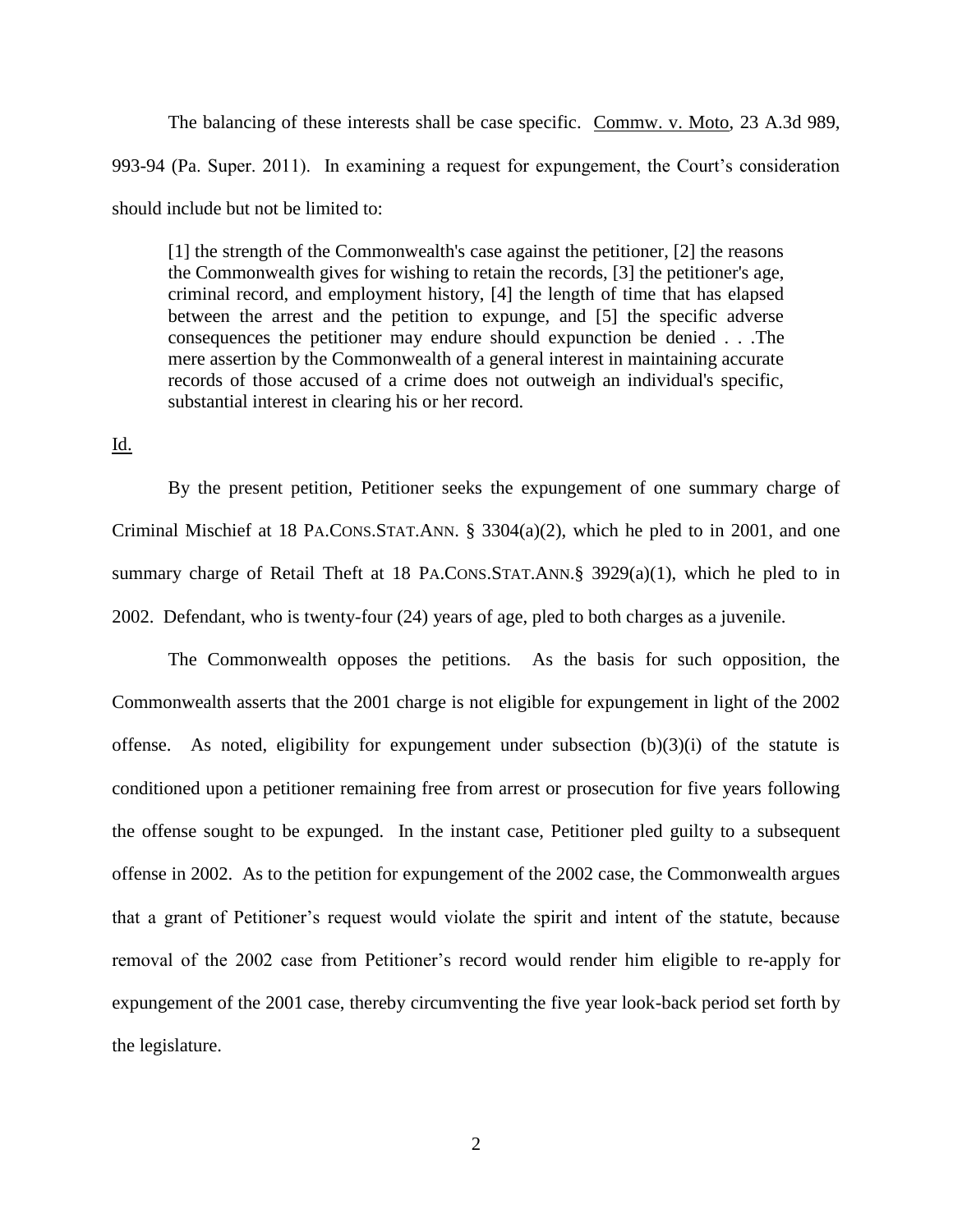Arguing in favor of expungement, Petitioner contends that a proper reading of the statute does not require a person to be free from arrest or conviction in the five years immediately following an offense. Rather, submits that the five-year look-back refers to the five years preceding the petition. In support of the same, Petitioner cites to a case of the Cumberland County Court of Common Pleas interpreting the very language of the statute at issue in the present case and specifically holding that the five-year look-back refers to the five years preceding the filing of a petition for expungement. Commw. v. Wubbe, 59 Cumb. 34 (Pa. Com. Pl. 2009). In Wubbe, the Cumberland County Court of Common Pleas addressed a petition seeking the expungement of six separate offenses,<sup>1</sup> all of which occurred between 1992 and 1997.

Upon close examination of the words of the statute, given their plain meaning, and consideration of the principles of statutory construction, the court concluded that:

the verb construction "has been free" is most properly, in the court's view, regarded as being in the present perfect progressive tense ("have + be + main verb + ing"), connoting an action occurring over time that started in the past and continues into the present.

Commw. v. Wubbe, 59 Cumb. 34, 36 (Pa. Com. Pl. 2009).

In so holding, the court, characterizing § 9122 as a remedial statute, noted that:

[r]emedial statutes are favored by the courts, and thus, they will be interpreted liberally, to embrace all cases fairly within their scope so as to accomplish the greatest public good, and to effectuate the purpose of the statute, by suppressing the mischiefs, and advancing the remedy, provided it can be done by reasonable construction of the words chosen by the legislature.

Id. at 37 (citation omitted).

 $\overline{a}$ 

As Defendant further notes, Wubbe was affirmed by the Superior Court of Pennsylvania in a

non-precedential opinion in 2010, wherein the Court did not engage in its own statutory analysis,

<sup>1</sup> Specifically, Mr. Wubbe sought the expungement of one incident of driving without a permit, two incidents of harassment, two incidents of disorderly conduct, and an incident of retail theft.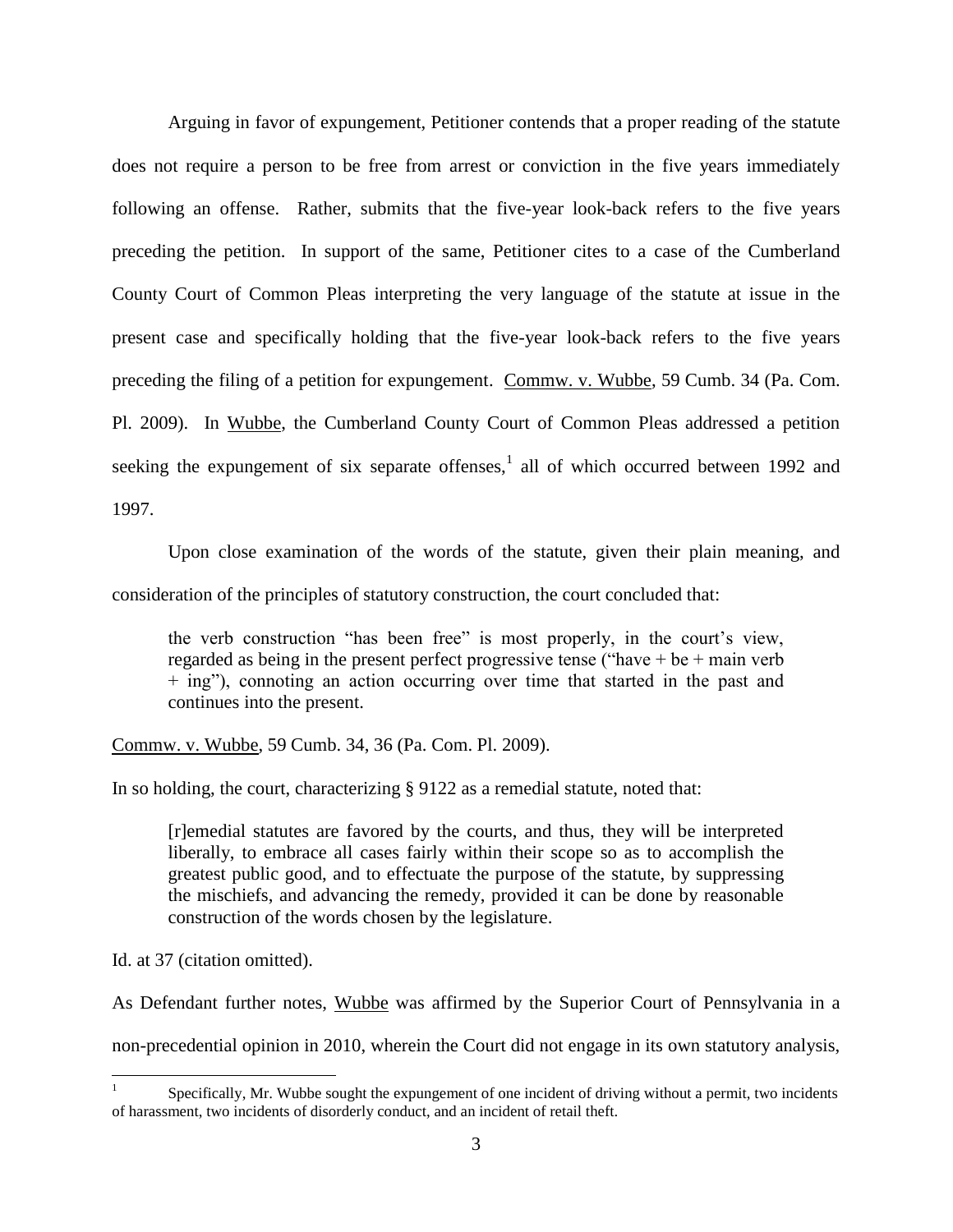but merely rejected the Commonwealth's contention that the five-year look-back precluded expungement given the timing of the offenses. Commw. v. Wubbe, 1948 MDA 2009 (Pa. Super., October 5, 2010).

Turning to an evaluation of the competing interests of the Commonwealth and the Petitioner, we note that the Petitioner, a resident of Missouri, represents that he is now twentyfour (24) years of age and unable to find gainful employment as a result of his criminal record. He further notes that he has no outstanding obligations attendant with either case, and he has been free from arrest or conviction for the last ten years. As for its interests, the Commonwealth urges that a grant of Petitioner's request in these cases would "thwart the intent of the . . . statute by allowing serial expungements of any summary offense" irrespective of a petitioner's prior record. Commonwealth's Brief at 2. Further, as to Petitioner's plea to the retail theft charge at MJ-03206-NT-0000519-2002, the Commonwealth notes that past retail theft charges can be important to the grading of future retail theft charges. Yet, by a supplemental brief, Petitioner argues that even expunged records remain available to law enforcement for the purposes of determining the grading of subsequent offenses, rendering the Commonwealth's concern of no consequence.

Upon a careful reading of the statute and consideration of the arguments of counsel, the Court hereby concurs with the Cumberland County Court of Common Pleas' interpretation, as set forth in Wubbe, with regard to the statutory five-year look-back. Accordingly, we find that Petitioner is eligible for the expungement of his criminal record as set forth in his pending petitions. Moreover, we find that the expungement of these charges is proper, given full consideration of the competing interests of the Petitioner and the Commonwealth. In light of the foregoing, the instant petitions are hereby **GRANTED.** However, we note that the Rules of